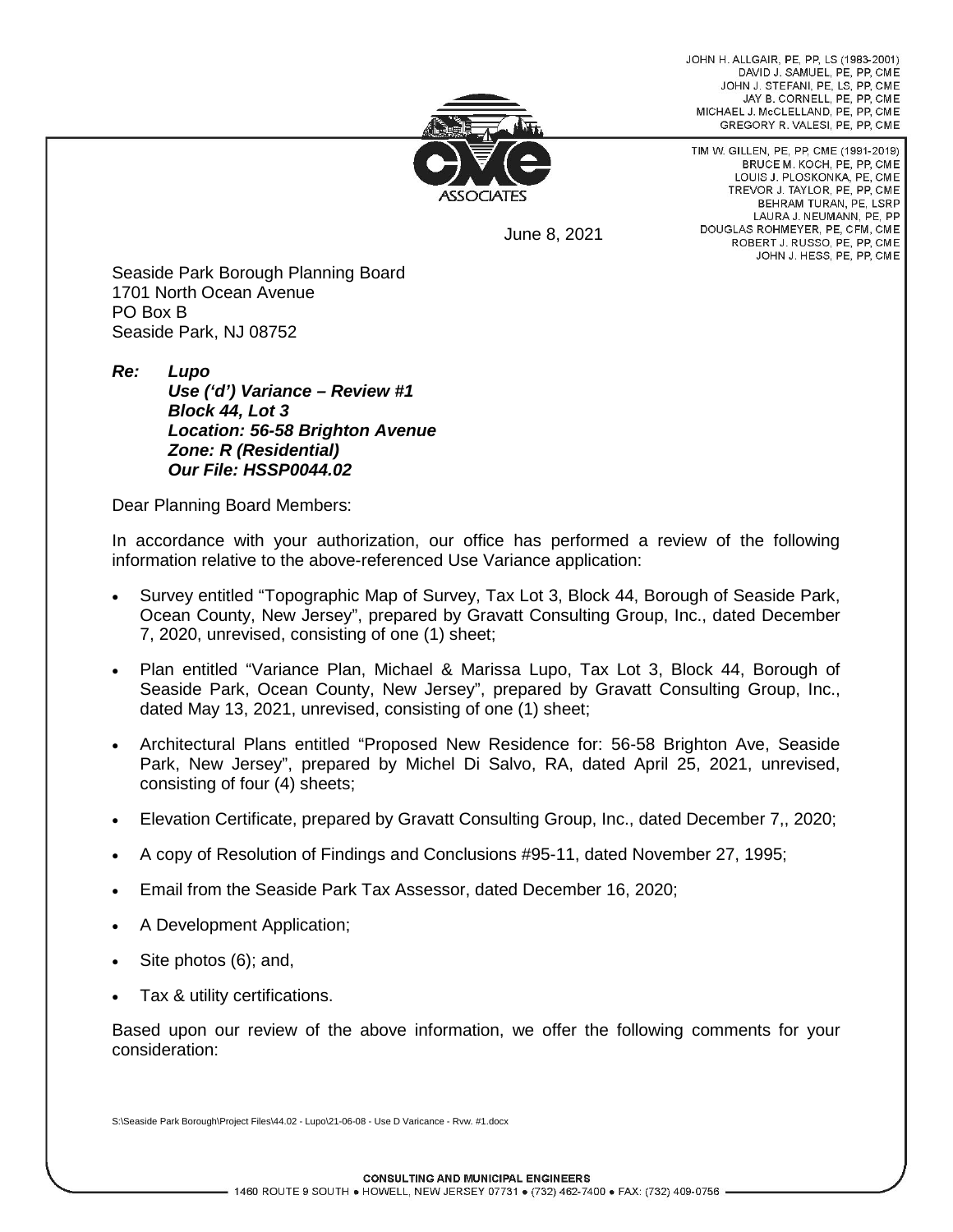

Seaside Park Planning Board June 8, 2021 Re: Lupo **Dur File No. HSSP0044.02** Use ('d') Variance – Review #1 Page 2

### 1. Property Description

The subject property is indicated to contain 5,000 SF within an R Zone District and provides 50 feet of road frontage along the north side of Brighton Avenue approximately 72 feet east of its intersection with East Central Avenue. The property currently contains a 2-story twofamily dwelling and a 1-story single family dwelling with associated improvements including but not limited to a stone driveway, covered porches, concrete patios/pads, paver patio, steps, walkways, outdoor wood showers, and fences

. The Applicant proposes to demolish the existing two-story and one-story dwelling and construct a new 3-story two-family dwelling. A concrete paver driveway, rear wood landing and steps, air conditioning platforms, and gravel area are also proposed.

#### 2. Surrounding Uses

Properties surrounding the subject property to the north, east, and south are similarly zoned R (Residential) and properties to the west are zoned MX (Mixed Use) and contain a mix of residential parcels.

#### 3. Zoning Compliance

The subject property is situated within an R Zone District. The table below summarizes the bulk measures and zone requirements for the property.

| <b>DESCRIPTION</b>                         | <b>REQUIRED</b> | <b>EXISTING</b> | <b>PROPOSED</b>  |
|--------------------------------------------|-----------------|-----------------|------------------|
| Minimum Lot Area                           | $5,000$ sf      | $5,000$ s.f.    | $5,000$ s.f.     |
| Minimum Lot Width                          | 50 feet         | 50 feet         | 50 feet          |
| Minimum Lot Depth                          | 50 feet         | $100$ feet      | 100 feet         |
| Minimum Front Setback                      | 15 feet         | $±6$ feet       | 15 feet          |
| Minimum Rear Setback                       | 20 feet         | $±2$ feet       | $±16.5$ feet (V) |
| Minimum Side Setback                       | 5 feet          | $±4$ feet       | $7.5$ feet       |
| Minimum Combined Side<br>Setback           | 15 feet         | $\pm 8.4$ feet  | 15 feet          |
| Maximum Lot Coverage by<br><b>Building</b> | 40%             | 33.5%           | ±37.1%           |
| Maximum Floor Area Ratio                   | 90%             | 42.4%           | 83.7%*           |

S:\Seaside Park Borough\Project Files\44.02 - Lupo\21-06-08 - Use D Varicance - Rvw. #1.docx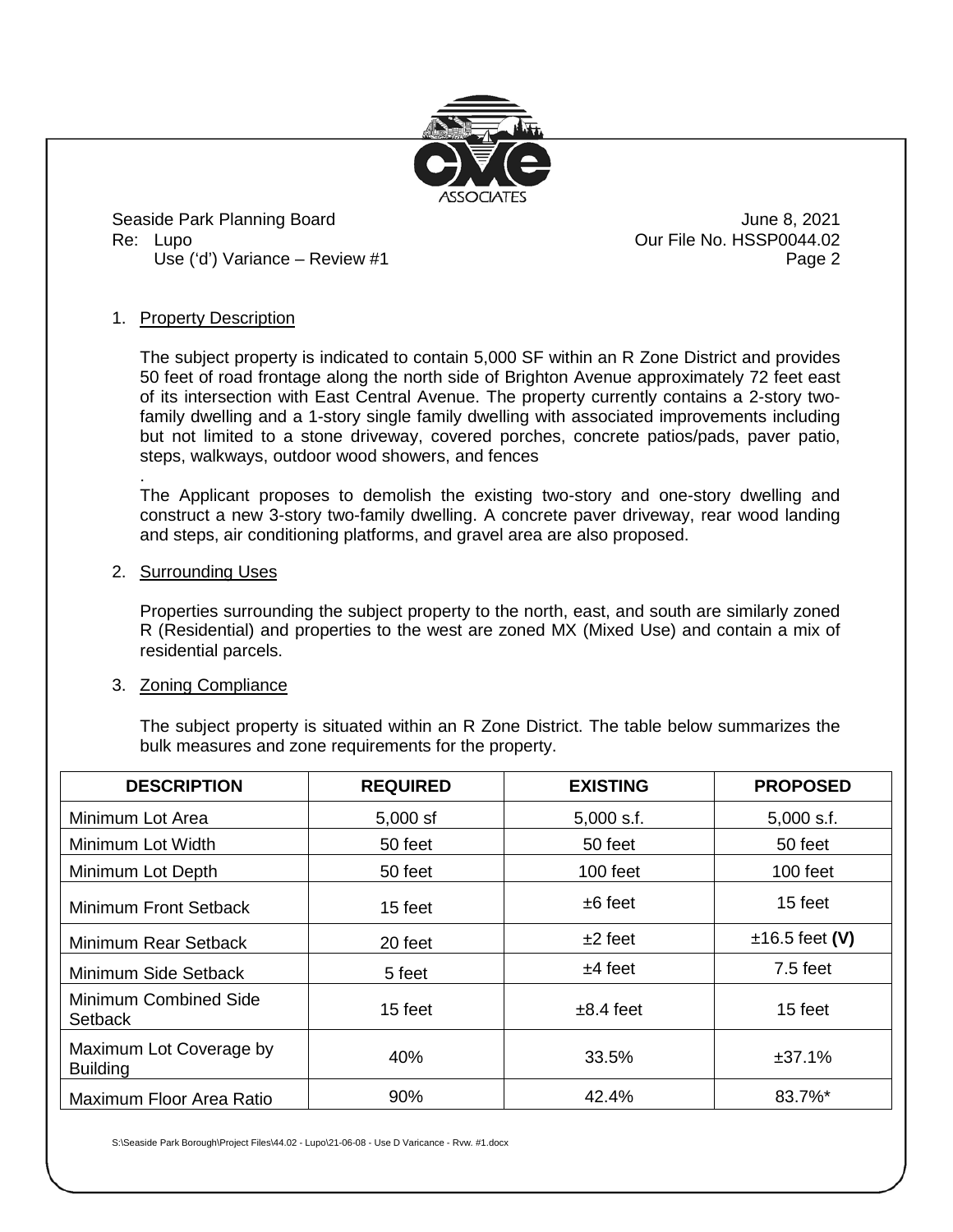

Seaside Park Planning Board June 8, 2021 Re: Lupo **Dur File No. HSSP0044.02** 

Use ('d') Variance – Review #1 Page 3

| <b>DESCRIPTION</b>                 | <b>REQUIRED</b>                                                                | <b>EXISTING</b>       | <b>PROPOSED</b>                                                                |
|------------------------------------|--------------------------------------------------------------------------------|-----------------------|--------------------------------------------------------------------------------|
| Maximum Impervious Lot<br>Coverage | 65%                                                                            | ±41.6%                | ±57%                                                                           |
| Maximum Building Height            | 3-story / 32 feet above<br><b>FEMA Flood Elevation</b><br>+2 feet of freeboard | 2-story $/$ < 32 feet | 3-story $/$ 31.8 feet<br>above FEMA Flood<br>Elevation +2 feet of<br>freeboard |

**(EC)** – Existing Condition **(V)** – Variance Required

\* - Floor Area Ratio calculations exclude garages and foyers at ground level. Applicant to confirm area will be flood proofed.

The Applicant has requested variances and/or design waivers for the following with this application:

a. *Section 200-67.B* – The permitted principle uses of land and buildings in the Residential Zone are detached single-family dwellings or public uses, whereas a two-family dwelling is proposed in the Residential Zone.

It appears that the following variances and/or design waivers are also necessary with this application:

- b. *Section 200-67.E(1)(b)[5]* Nothing may project into the required setbacks, whereas two air conditioning platforms are proposed within the required rear yard setback area.
- 4. The Applicant has provided sufficient information in accordance with Ordinance Section 200-73.A.(10). Accordingly, we recommend that the application be deemed **complete** at this time and we estimate that the following fees are required:

## a. *Nonrefundable Application Fees:*

|--|

|              | Subtotal:                            | \$800.00 |
|--------------|--------------------------------------|----------|
| $200-11B(2)$ | <b>Request for Hardship Variance</b> | \$280.00 |
| 200-11B(2)   | <b>Request for Use Variance</b>      | \$520.00 |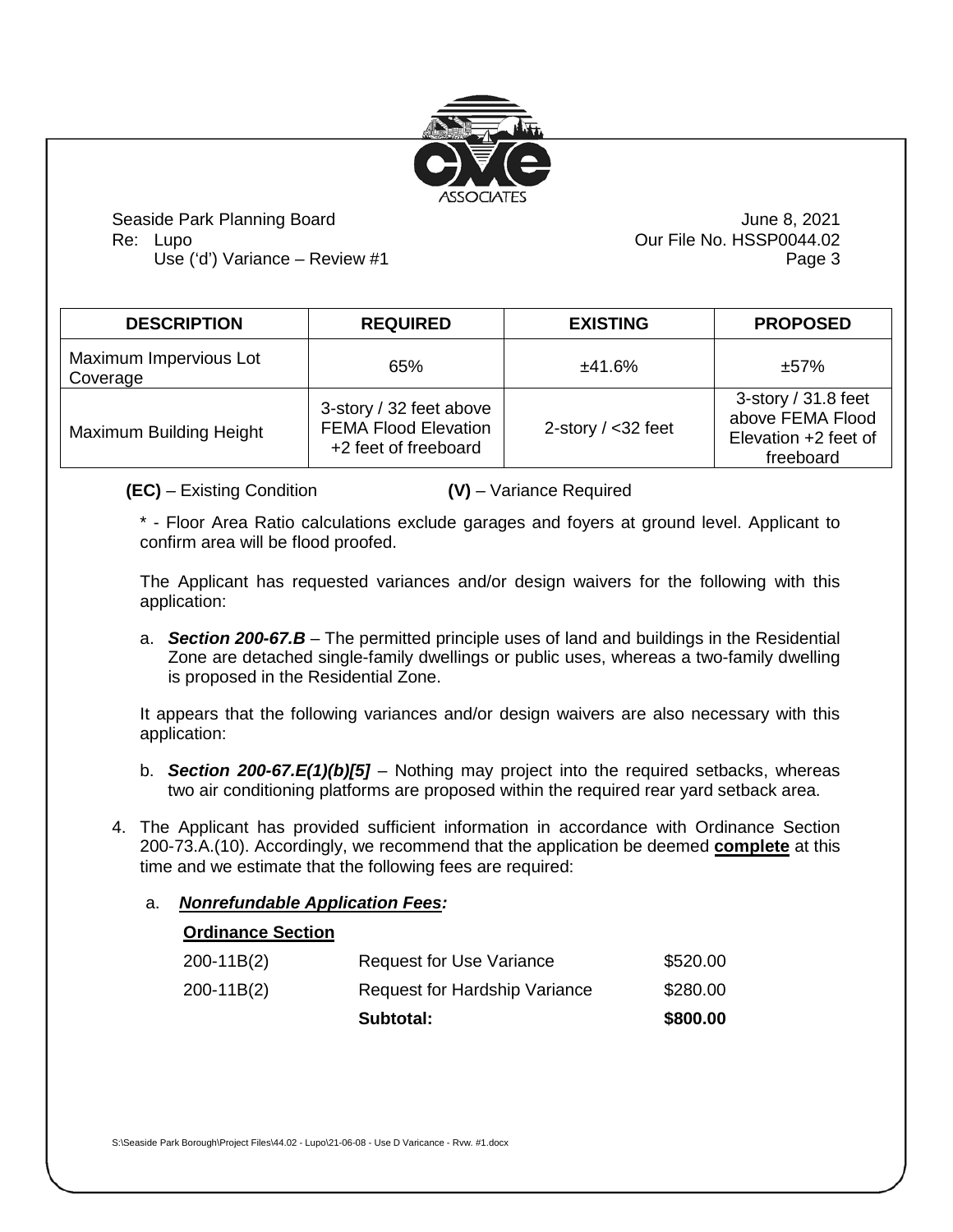

Seaside Park Planning Board June 8, 2021 Re: Lupo **Dure File No. HSSP0044.02** 

Use ('d') Variance – Review #1 Page 4

# b. *Professional Services Escrow Fees:*

## **Ordinance Section**

|            | Subtotal:                     | \$1,840.00 |
|------------|-------------------------------|------------|
| 200-11B(2) | Request for Hardship Variance | \$690.00   |
| 200-11B(2) | Request for Use Variance      | \$1,150.00 |

We recommend the Borough collect \$800.00 in nonrefundable application fees and \$1,840.00 in professional services escrow fees from the Applicant prior to deeming the application complete.

- 5. The Applicant should be prepared to discuss the following issues with the Board:
	- a. Reasons supporting the granting of required variances and/or design waivers and continuance of existing condition nonconformities.
	- b. Applicant should verify the site is actively/currently being used as a 3-family use.
	- c. Applicant should discuss the proposed use of the rooftop deck and the impacts that it may have to the surrounding neighborhood.
	- d. The property is located within an AE-8 FEMA Flood Zone. The Applicant should discuss compliance with regulations regarding same. In addition, the lowest proposed finish floor elevation (9.2 feet) for the mud room and bathroom does not appear to comply with Section 200.42.Q(2)(b)[1] regarding construction methods in the Coastal A zones (AE Zones). The lowest finished floor elevation should be elevated to provide the minimum required two (2) feet above the base flood elevation.

We note that the proposed building is approximately at maximum building height and any modifications to the finished floor elevations may increase the building height. The Applicant should verify that the any modifications to the proposed dwelling will comply with the maximum building height requirement and/or request variance relief.

- e. The stormwater management of the property, as well as any flood damage prevention measures should be reviewed with the Board. Applicant should specially discuss roof leaders, downspout locations, flood vent locations and the ground floor wall material.
- f. It appears that runoff in the rear yard will be directed to a low spot in the northerly corner of the property. The Applicant and/or Applicant's Engineer should clarify if proposed grading can be modified to direct surface runoff to the Brighton Avenue right-of-way.

S:\Seaside Park Borough\Project Files\44.02 - Lupo\21-06-08 - Use D Varicance - Rvw. #1.docx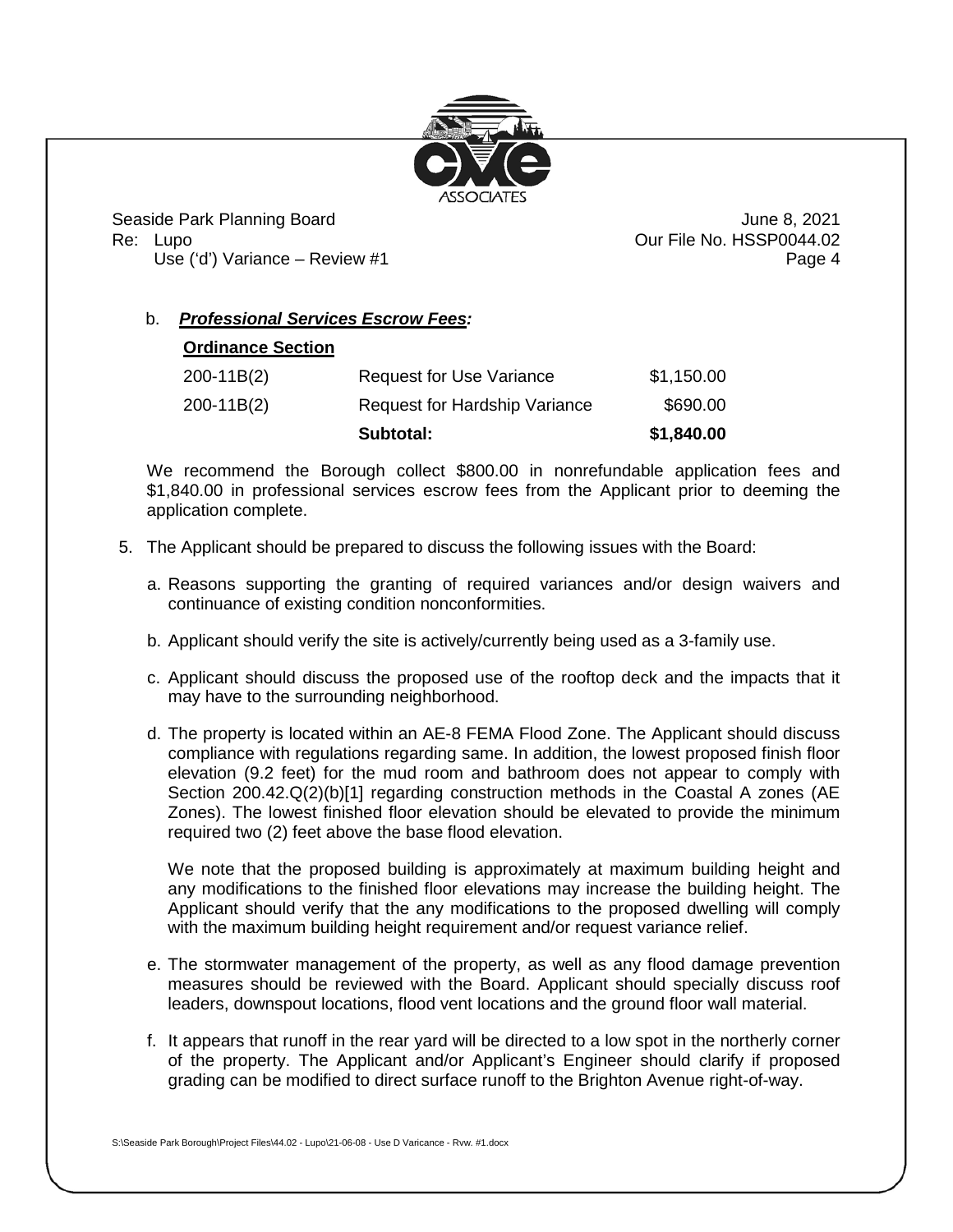

Seaside Park Planning Board June 8, 2021 Re: Lupo **Dure File No. HSSP0044.02** 

Use ('d') Variance – Review #1 Page 5

- g. Applicant should discuss location of the proposed electric meter and confirm air conditioning equipment will be elevated above the FEMA Base Flood Elevation per all applicable codes*,* including Section 200-67.E(1)(b)[5][a] which states the height of the platform shall not be greater than one foot higher than the height required for the minimum flood height requirement in the designated flood zone. In addition, the Applicant should clarify the proposed access to the electric meters. A separate landing and fixed stairs to provide access to the electric meters appears to be required. The Applicant shall confirm that separate access to the electric meters will be provided and will comply with all applicable requirements outlined in Section 200-67.E(1)(B)[9].
- h. Applicant should verify compliance with the applicable conditions outlined in Section 405 Article III Driveways, specifically Section 405-20 Curb Cut Specifications & Section 405- 21 Drive Apron, Sidewalk, and Curb Construction Specifications.
- i. The pavement reconstruction detail indicates 3" bituminous stabilized base course, whereas 5" of hot-mix bituminous stabilized base course is required. Applicant will be required to comply with the conditions outlined in Section 405-12.C(2) regarding restoration of streets surfaced with bituminous concrete.
- j. Applicant should review the Elevation Certificate for the benefit of the Board.
- k. Applicant should confirm number of proposed bedrooms and two-family use and verify the proposed number of parking spaces comply with both RSIS and Borough requirements.
- l. The Applicant should discuss the extent of the proposed gravel ground cover shown in the rear yard of the property.
- m.The Applicant should clarify if the existing fences in the rear and side yards will be removed.
- n. Any permits/approvals required by any outside agencies, the Applicant shall address the Board regarding the status of all outside agency approvals and copies of same shall be forwarded to this office.